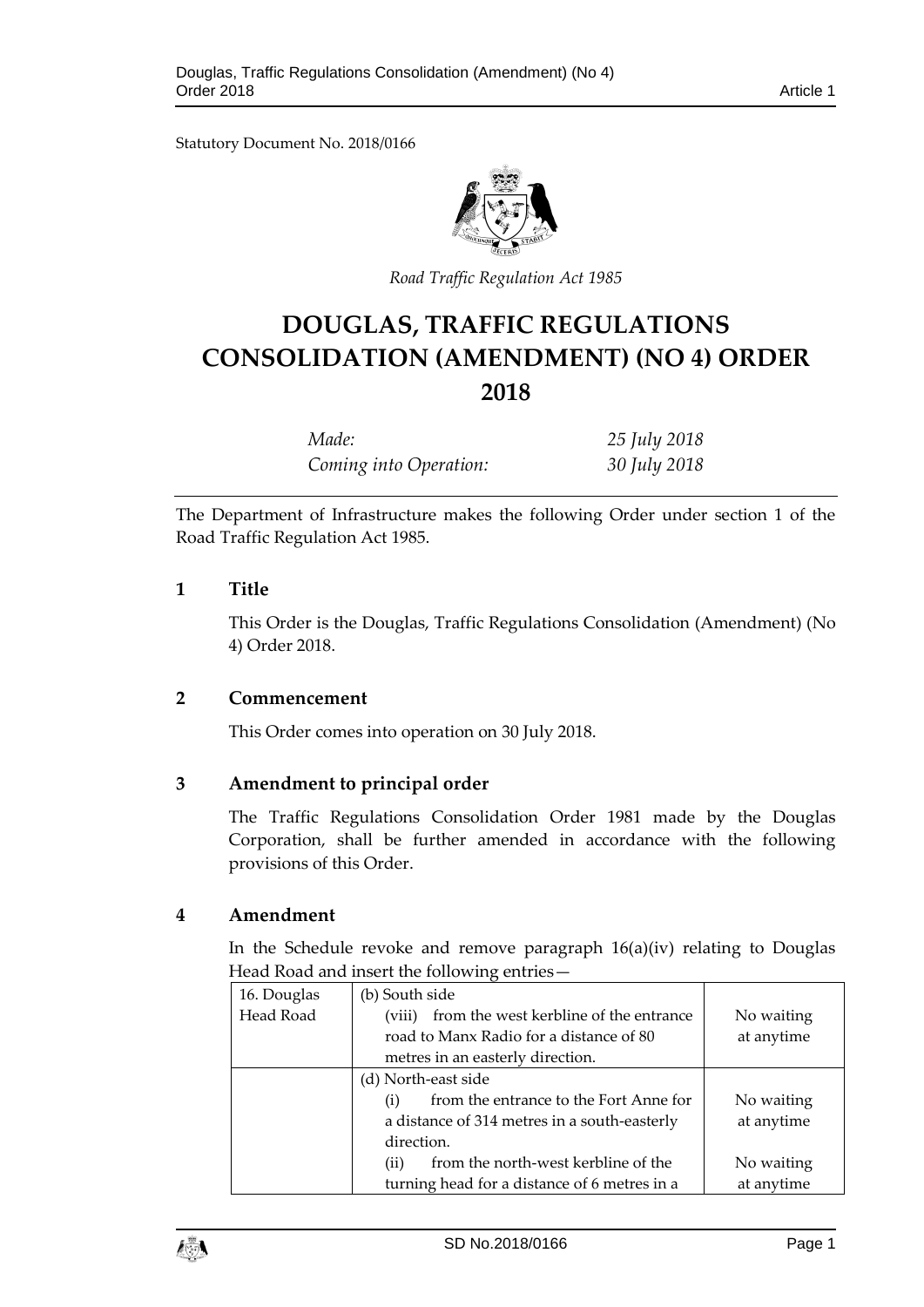| north-westerly direction |  |  |  |
|--------------------------|--|--|--|
|--------------------------|--|--|--|

Signed by authority of the Minister for Infrastructure

## **MADE 25 JULY 2018**

# **TIM COWIN**

*Highway Services*